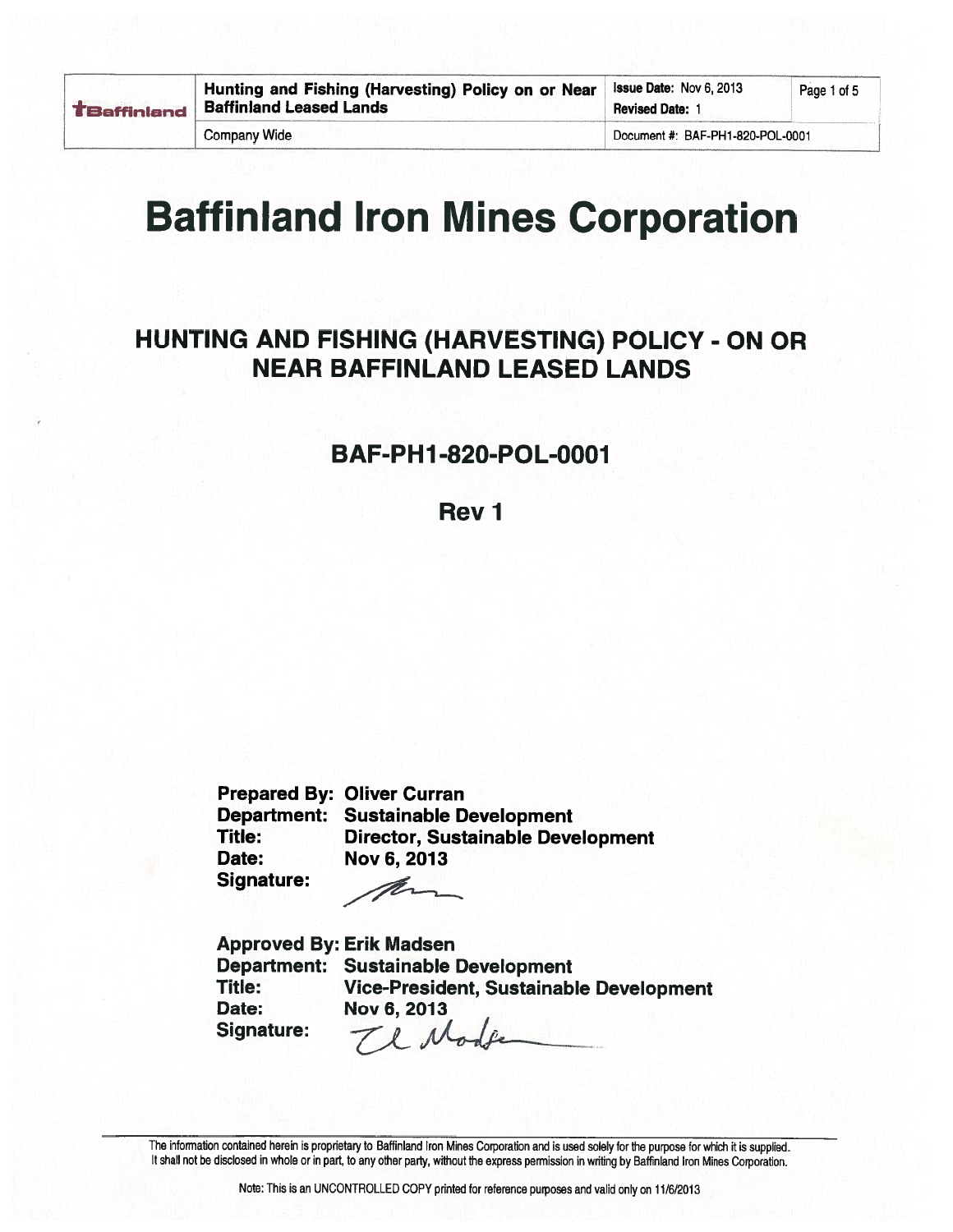|  | Hunting and Fishing (Harvesting) Policy on or Near<br><b>TBaffinland</b> Baffinland Leased Lands | <b>Issue Date: Nov 6, 2013</b><br><b>Revised Date: 1</b> | Page 2 of 5 |
|--|--------------------------------------------------------------------------------------------------|----------------------------------------------------------|-------------|
|  | <b>Company Wide</b>                                                                              | Document #: BAF-PH1-820-POL-0001                         |             |

# **DOCUMENT REVISION RECORD**

| <b>Issue Date</b><br><b>MM/DD/YY</b> | <b>Revision</b> | Prepared<br>By       | <b>Approved</b><br><b>By</b> | <b>Issue Purpose</b>  |
|--------------------------------------|-----------------|----------------------|------------------------------|-----------------------|
| 07/30/13                             | $\mathbf 0$     | OC                   | <b>EM</b>                    | <b>Issued for use</b> |
| 11/05/13                             | $\mathbf{1}$    | $\overline{OC}_{OC}$ | $EM_{f}$                     | <b>Use</b>            |
|                                      |                 |                      |                              |                       |
|                                      |                 |                      |                              |                       |
|                                      |                 |                      |                              |                       |
|                                      |                 |                      |                              |                       |
|                                      |                 |                      |                              |                       |
|                                      |                 |                      |                              |                       |
|                                      |                 |                      |                              |                       |
|                                      |                 |                      |                              |                       |
|                                      |                 |                      |                              |                       |
|                                      |                 |                      |                              |                       |
|                                      |                 |                      |                              |                       |
|                                      |                 |                      |                              |                       |
|                                      |                 |                      |                              |                       |
|                                      |                 |                      |                              |                       |
|                                      |                 |                      |                              |                       |
|                                      |                 |                      |                              |                       |
|                                      |                 |                      |                              |                       |
|                                      |                 |                      |                              |                       |

The information contained herein is proprietary to Baffinland Iron Mines Corporation and is used solely for the purpose for which it is supplied.<br>It shall not be disclosed in whole or in part, to any other party, without t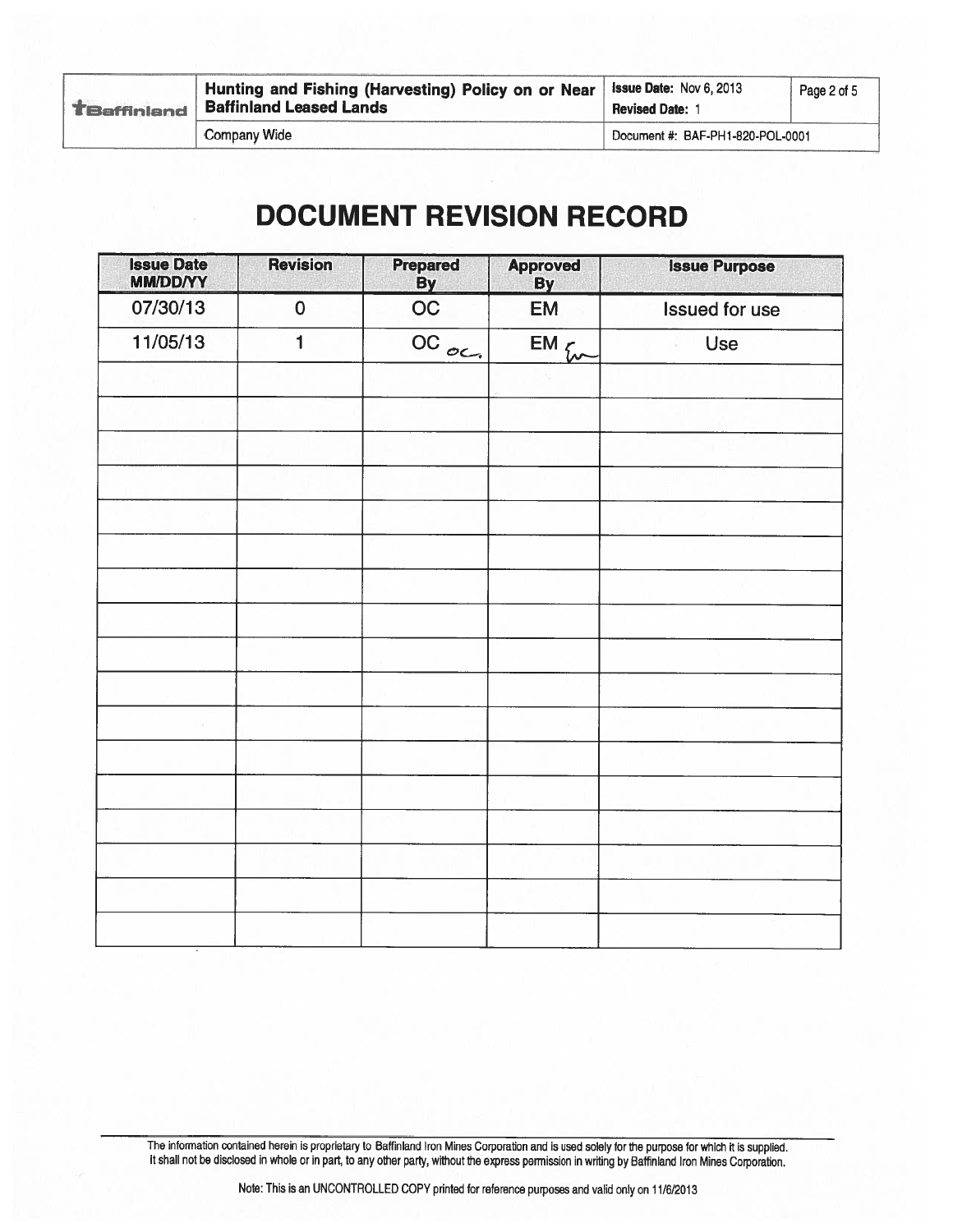| <b>TBaffinland</b> | Hunting and Fishing (Harvesting) Policy - on or Near<br><b>BIMC Leased Lands</b> | <b>Issue Date: Nov 6, 2013</b><br><b>Revised Date:</b> | Page 3 of 5 |
|--------------------|----------------------------------------------------------------------------------|--------------------------------------------------------|-------------|
|                    | Company Wide                                                                     | Document #: BAF-PHI-820-POL-001                        |             |

## **TABLE OF CONTENTS**

| $\mathbf{2}$ |  |
|--------------|--|
|              |  |
|              |  |
|              |  |
|              |  |

The information contained herein is proprietary Baffinland Iron Mines Corporation and is used solely for the purpose for which it is supplied. It shall not be disclosed in whole or in part, to any other party, without the express permission in writing by Baffinland Iron Mines Corporation.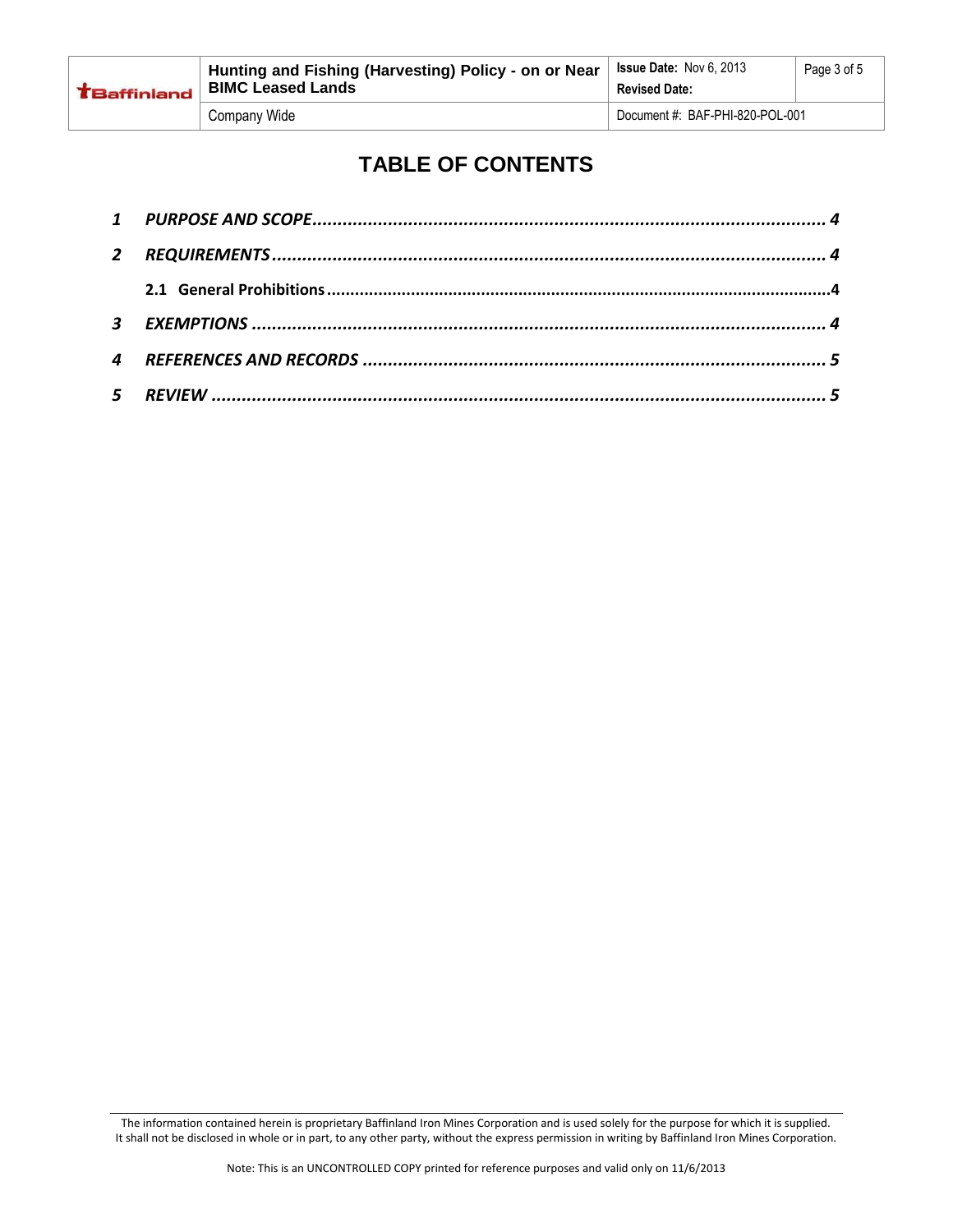| <b>TBaffinland</b> | Hunting and Fishing (Harvesting) Policy - on or Near<br><b>BIMC Leased Lands</b> | $^{\circ}$ Issue Date: Nov 6, 2013<br><b>Revised Date:</b> | Page 4 of 5 |
|--------------------|----------------------------------------------------------------------------------|------------------------------------------------------------|-------------|
|                    | Company Wide                                                                     | Document #: BAF-PHI-820-POL-001                            |             |

#### <span id="page-3-0"></span>1 PURPOSE AND SCOPE

Baffinland Iron Mines Corporation (BIMC) is committed to Sustainable Development as per its Sustainable Development Policy, signed September 2011.

BIMC is committed to operating in compliance with the various agreements, certificates and applicable Regulatory permits. Compliance is governed by conditions outlined in but not limited to those contained in the Inuit Impact and Benefit Agreement (IIBA), signed with the Qikiqtani Inuit Association, conditions of the Project Certificate No.005 as issued by Nunavut Impact Review Board (NIRB), the Type A Water Licence No. 2AM-MRY1325, the Type B Water Licence No. 2BB-MRY1114 issued by the Nunavut Water Board (NWB) , applicable Department of Fisheries and Oceans (DFO) Authorizations, and the Commercial Land Lease (No. Q13C301) signed with the Qikiqtani Inuit Association.At the same time, it is a requirement that all employees and contractors abide with all the applicable Company Policies.

This policy recognizes Inuit rights under the Nunavut Lands Claims Agreement with regards to hunting and fishing, while respecting the operational health, safety and environmental requirements on site.

#### <span id="page-3-1"></span>2 REQUIREMENTS

#### <span id="page-3-2"></span>2.1 GENERAL PROHIBITIONS

- No employee or contractor will be permitted to Hunt or Fish (Harvest) on lands leased to BIMC.
- No fishing and/or hunting gear will be allowed on site, unless previous approval for collection of environmental data has been granted by the On Site Environmental Lead (see Exemptions). Should any hunting or fishing gear listed below be inadvertently brought to site by an employee and or contractor, the equipment will be confiscated by company safety/security personnel. Any equipment confiscated will remain the property of BIMC and will not be returned to the employee or contractor.
	- $\circ$  See the Weapons Policy regarding prohibition of weapons (including firearms)
	- o All other hunting and fishing gear which are prohibited include:
		- Fishing rods, nets, tackle, spears, gaff hooks, and harpoons.

#### <span id="page-3-3"></span>3 EXEMPTIONS

#### ENVIRONMENTAL DATA COLLECTION

 It is recognized from time to time and under applicable Regulatory permits (i.e. Type A Water Licence – Aquatic Affects Monitoring Program (AEMP) and other programs) – that there will be requirement for fishing activities to collect environmental data. This work will be allowed to be undertaken by applicable employees and contractors. From time to time, fish may become stranded during construction activities and BIMC environmental staff under guidance from DFO, are allowed to capture and transfer stranded fish for release to downstream waters. The respective employees or contractors conducting such

The information contained herein is proprietary Baffinland Iron Mines Corporation and is used solely for the purpose for which it is supplied. It shall not be disclosed in whole or in part, to any other party, without the express permission in writing by Baffinland Iron Mines Corporation.